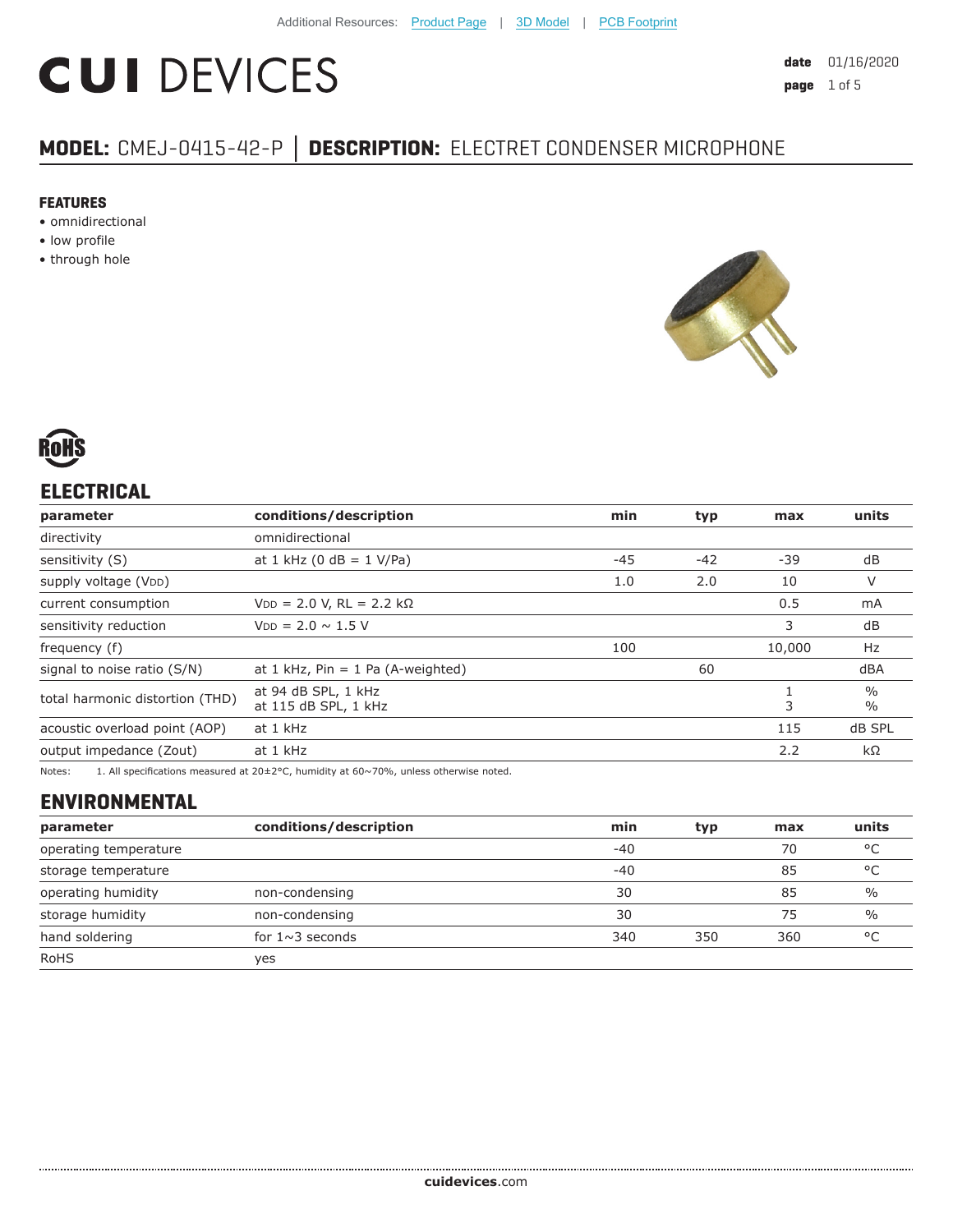#### **MECHANICAL**

| parameter     | conditions/description | min | typ  | max | units |
|---------------|------------------------|-----|------|-----|-------|
| dimensions    | $04.0 \times 1.5$      |     |      |     | mm    |
| acoustic port | top                    |     |      |     |       |
| terminals     | pins                   |     |      |     |       |
| weight        |                        |     | 0.08 |     |       |

## **MECHANICAL DRAWING**

units: mm tolerance: ±0.2 mm

| <b>TERMINAL CONNECTIONS</b> |                 |  |  |
|-----------------------------|-----------------|--|--|
| TFRM.                       | <b>FUNCTION</b> |  |  |
|                             | Output $(+)$    |  |  |
|                             | $GND$ $(-)$     |  |  |





#### Recommended PCB Layout Top View



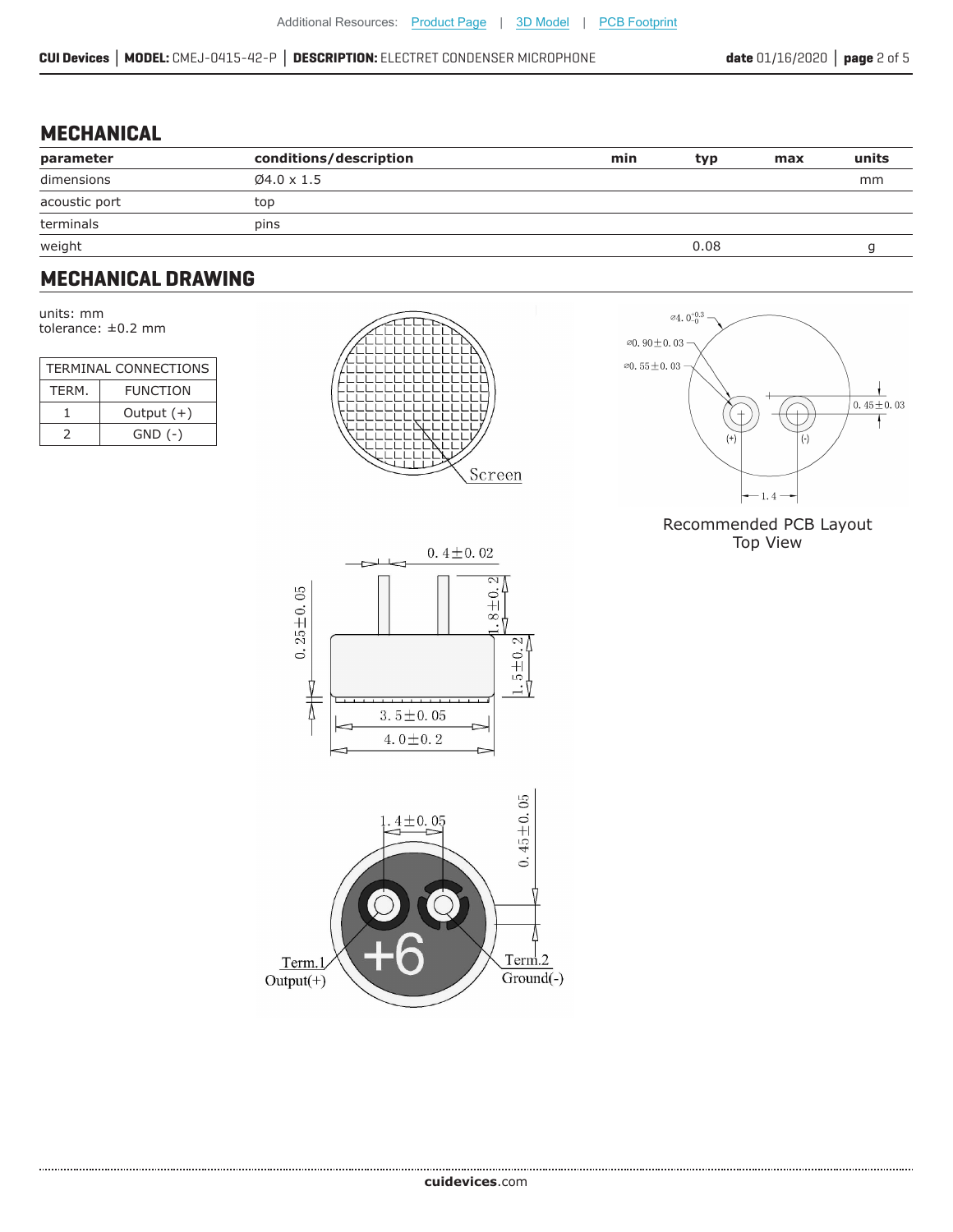### **FREQUENCY RESPONSE CURVE**



#### **APPLICATION CIRCUIT**

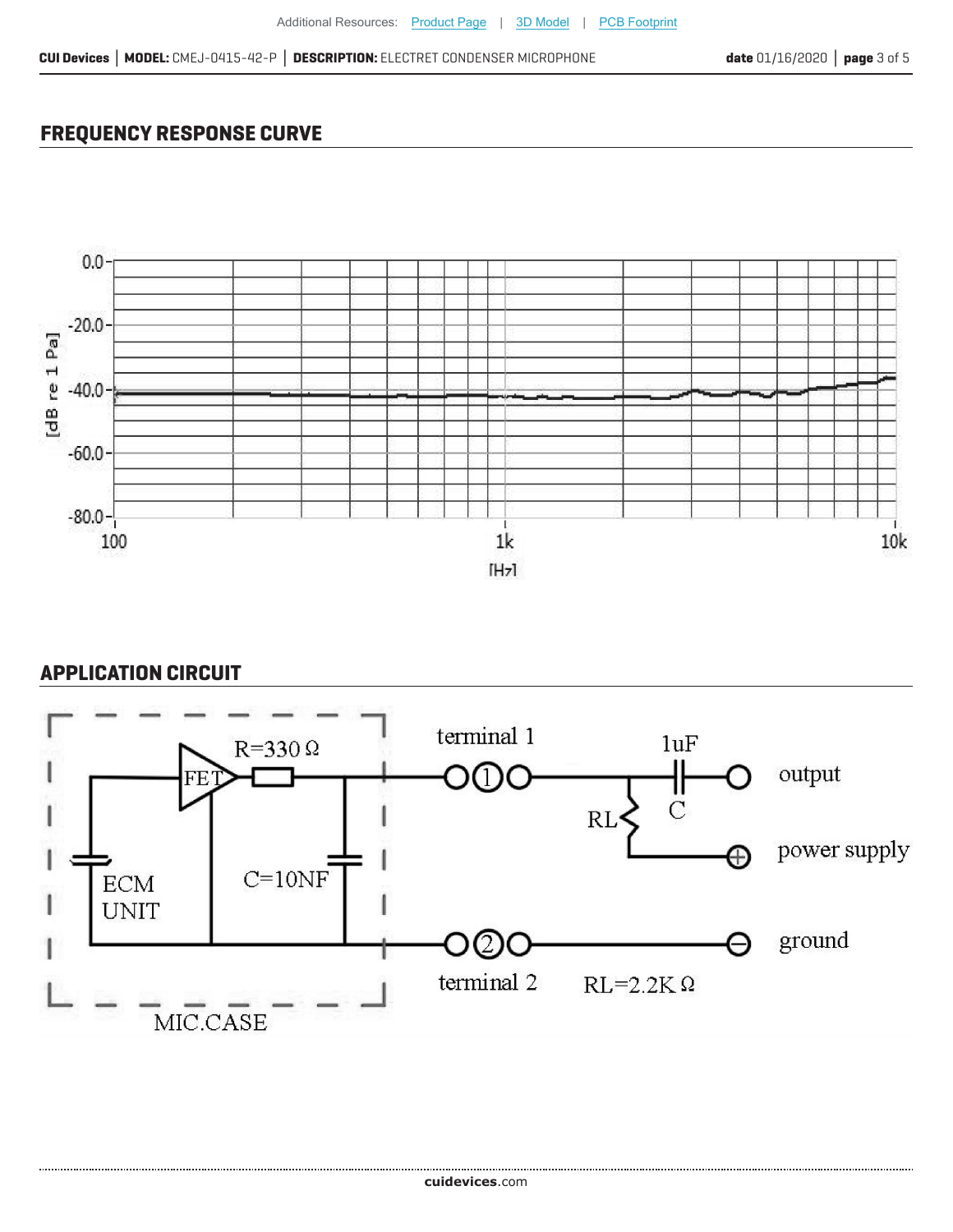**CUI Devices │ MODEL:** CMEJ-0415-42-P **│ DESCRIPTION:** ELECTRET CONDENSER MICROPHONE

#### **PACKAGING**

Carton QTY: 10,000 pcs